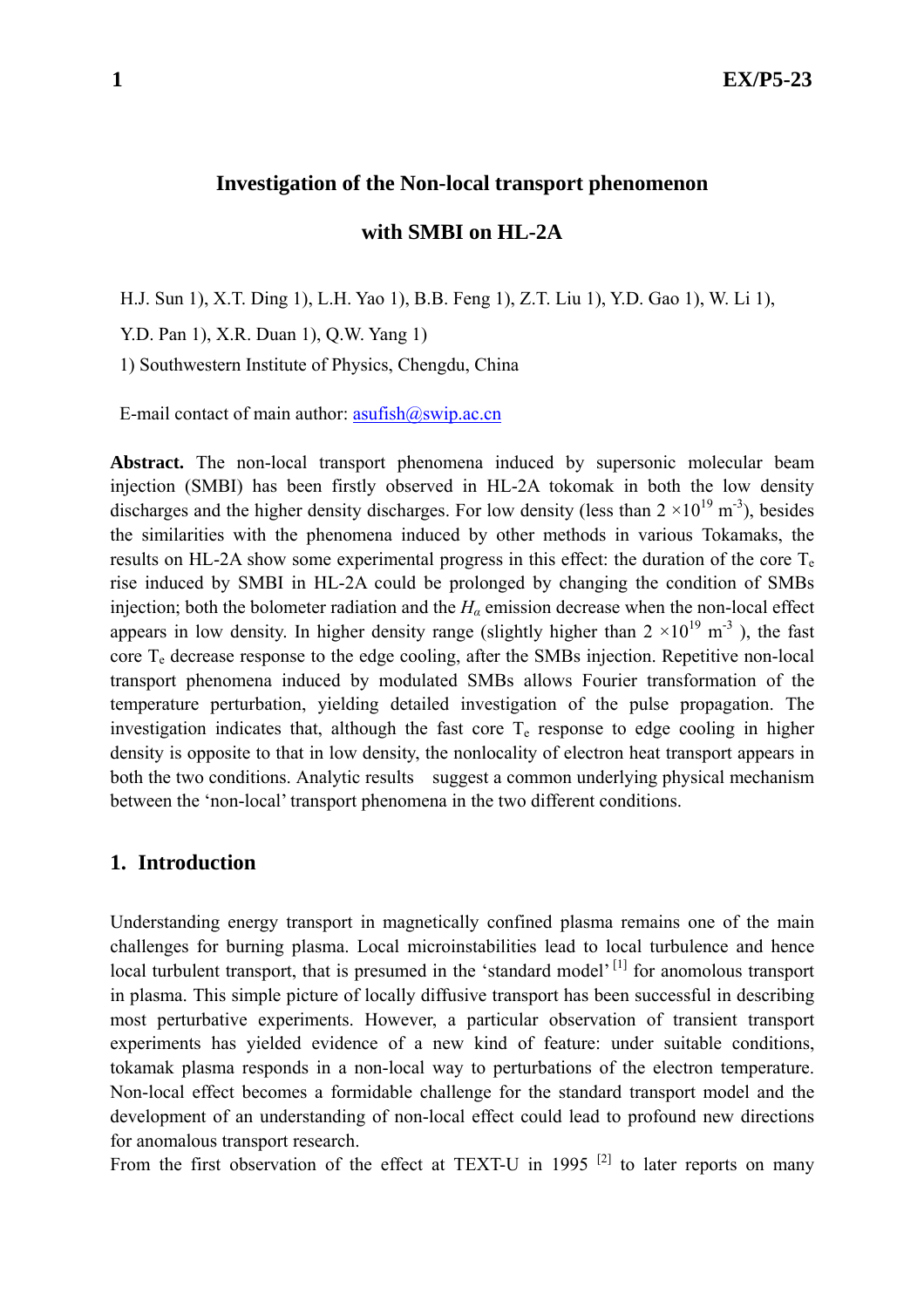tokamaks,  $[3, 4, 5, 6]$  non-local transport phenomenon evokes much attention of the scientists who focus on plasma transport. Then, different edge cooling experiments have been widely used in studying the new conundrum: impurity injection by laser ablation, ice pellet injection, carbon-based molecules injection, etc. In HL-2A, non-local effect has been firstly observed after supersonic molecular beam injection (SMBI) in both the low and high density discharges, which provides a new experimental method to study the conundrum. Modulated SMBI is introduced to investigate the non-local transport feature of the plasma on HL-2A.

## **2. Experimental Setup**

HL-2A is a divertor tokomak (the major radius  $R = 1.65$  m; the minor radius a <0.40 m) which can be operated at limiter or single null-divertor configuration with the following parameters: toroidal magnetic field  $B_t$  < 2.8 T, the average electron density and plasma current are  $n_e$  =  $(0.5-5) \times 10^{19}$  m<sup>-3</sup> and  $I_P < 350$  kA, respectively. <sup>[7]</sup> The experimental setup of the SMBI system in HL-2A and the detailed structure of the molecular beam valve with cooling trap are shown in figure 1. The SMBs are driven by an electric-magnetic valve and can be injected from both the low field side (LFS) and the high field side (HFS). [8] With the pressure 0.2 to 3 MPa and duration 1 to 10 ms, up to 50 SMBs can be injected from LFS, introducing a new modulated method to investigate electron heat transport.

More than 30 diagnostics have been developed on HL-2A in recent years. Among them, the key diagnostic for this experiment is ECE diagnostic. Two ECE systems have been installed on HL-2A: one scanning heterodyne radiometer and one fast multichannel ECE system. Under the common discharges parameters in HL-2A, the former can provide a whole electron temperature profile with temporal resolution 4 ms and spatial resolution 4 cm. The latter could be a compensation to measure temperature perturbation with good temporal resolution 2 µs.

## **3. Experimental results and transport analysis**

### **3.1 Non-local effect with SMBI**

For density lower than  $2\times10^{19}$  m<sup>-3</sup>, a transient rise of the core electron temperature has been observed when SMBs are injected to induce fast cooling of the peripheral region. The gas pressure and pulse duration of SMBs are 0.5 MPa and 3 ms, respectively.

The typical shot of SMBI experiment which induces the non-local effect in ohmic regime is shown in figure 2, with  $B_t = 1.45$  T,  $n_e = 0.7 - 1.5 \times 10^{19}$   $m^{-3}$ ,  $I_p = 190$  kA. From the time evolution of  $T<sub>e</sub>$  at different radii, it can be found that after the injection of SMB, the region outside *ρ* 0.5 is cooled by it, while the core  $T_e$  increases. The reverse position is between *ρ*  $= 0.45$  and  $\rho = 0.52$  which is just outside q = 1 surface ( $\rho \approx 0.4$ ). The core temperature rise has strong density dependence: it is more than 600 eV when the electron density  $n_e$  is around  $0.7\times10^{19}$  m<sup>-3</sup>, it decreases to 150 eV when n<sub>e</sub> is around  $1.36\times10^{19}$  m<sup>-3</sup> and disappears

when  $n_e$  is higher than  $1.5 \times 10^{19}$  m<sup>-3</sup>. The duration of the process is about 30 ms which is comparable with the energy confinement time  $\tau_e$  in HL-2A. However, the duration of the core  $T<sub>e</sub>$  rise could be prolonged by changing the period of SMBI. In figure 3, the duration increases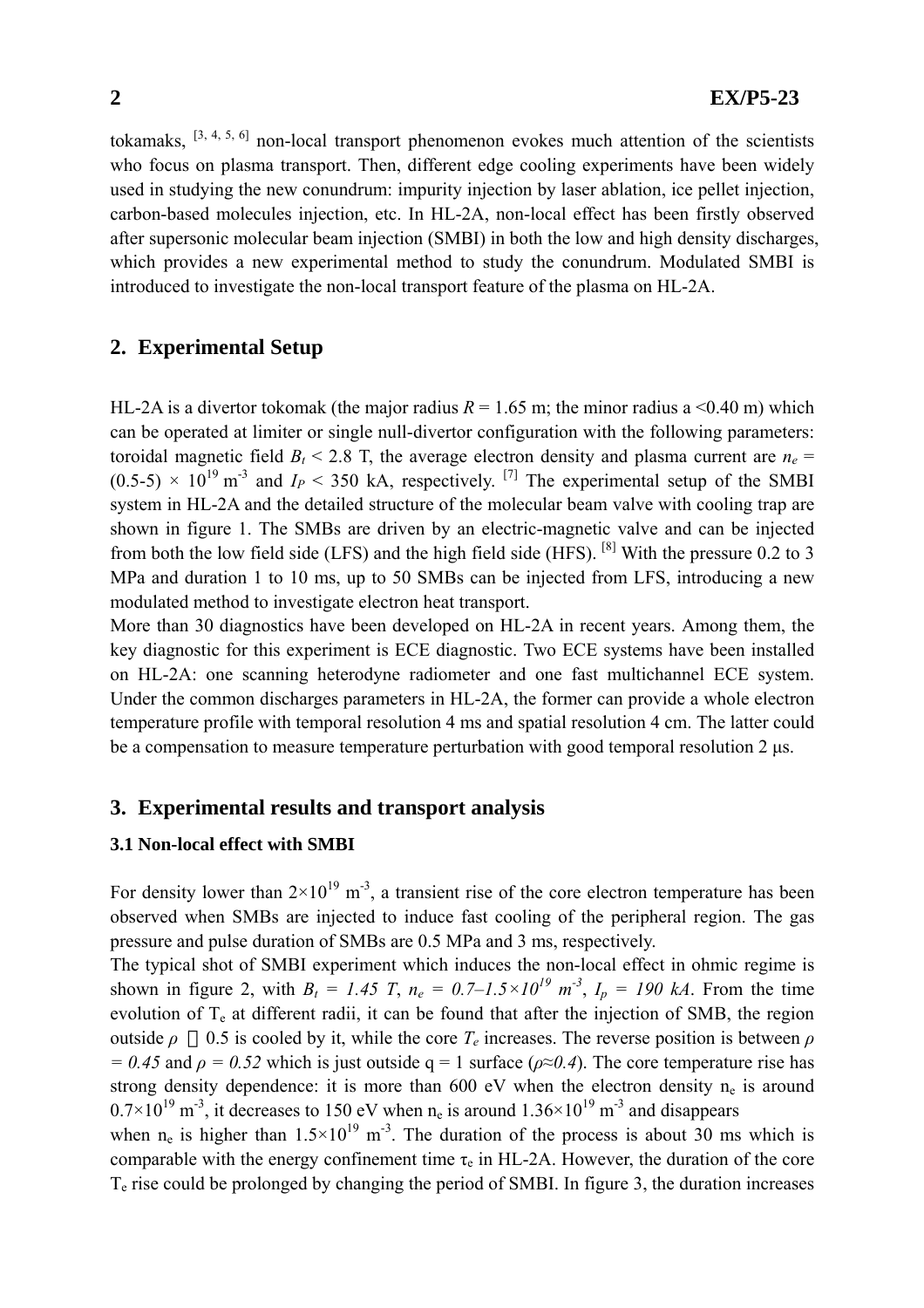to more than 100 ms by shorten the injection period of SMBs to 25 ms. It can be found that both the bolometer radiation and the H $\alpha$  emission decrease when the core T<sub>e</sub> increase, accompanying with the increase of the storage energy. Obviously, the duration of plasma confining improvement is prolonged with the duration increase of core  $T_e$  rise.



Figure 1. Experimental set-up of SMBI system in the HL-2A tokamak



**Figure 2.** Time traces of ECE temperature at different radii and electron density ne for shot 8363 in ohmic regime. ( $B_t = 1.45$  T,  $n_e = 0.7$  –  $1.5 \times 10^{19}$  m<sup>-3</sup>, I<sub>p</sub> = 190kA.)



**Figure 3.** Parameters evolution in shot 8364 with SMBI during ECRH. From up to down: the bolometer signal, the Ha signal, the electron density, the storage energy We, ECE temperature at different radii and the SMBI signal in ohmic regime.( $B_t = 1.45$  T,  $n_e = 0.6 - 1.2 \times 10^{19}$  $m^{-3}$ , I<sub>p</sub> = 190kA.)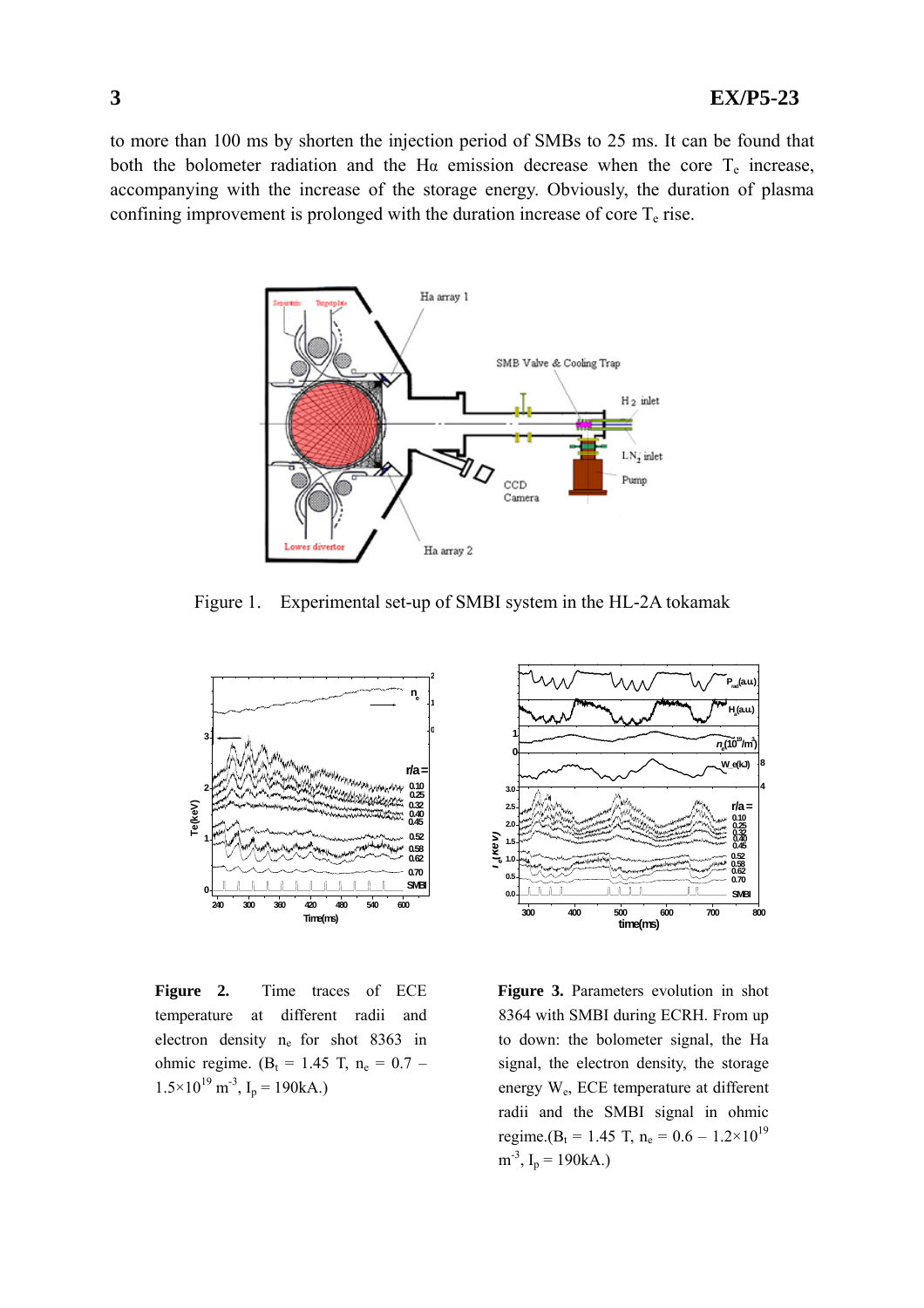



**Figure 4.** (a) ECE Te time traces for shot 6351 with three SMBS injection, with  $Bt = 2.36$  T, Ip  $= 300$  kA,  $P_{ECRH} = 800$  kW.

(b) the density time evolution in shot 6351.



Figure 5. Time traces of electron density n<sub>e</sub> and ECE temperature at different radii for shot 7541 in ohmic regime. ( $B_t$  = 1.45 T,  $n_e$  =  $2.2 \times 10^{19}$  m<sup>-3</sup>, I<sub>p</sub> = 180kA.)



**Figure 6.** Time traces of electron density ne and ECE temperature at different radii for shot 7598 in ohmic regime.  $(B<sub>t</sub> = 1.45$ T,  $n_e = 2 - 3.5 \times 10^{19}$  m<sup>-3</sup>, I<sub>p</sub> = 180kA.)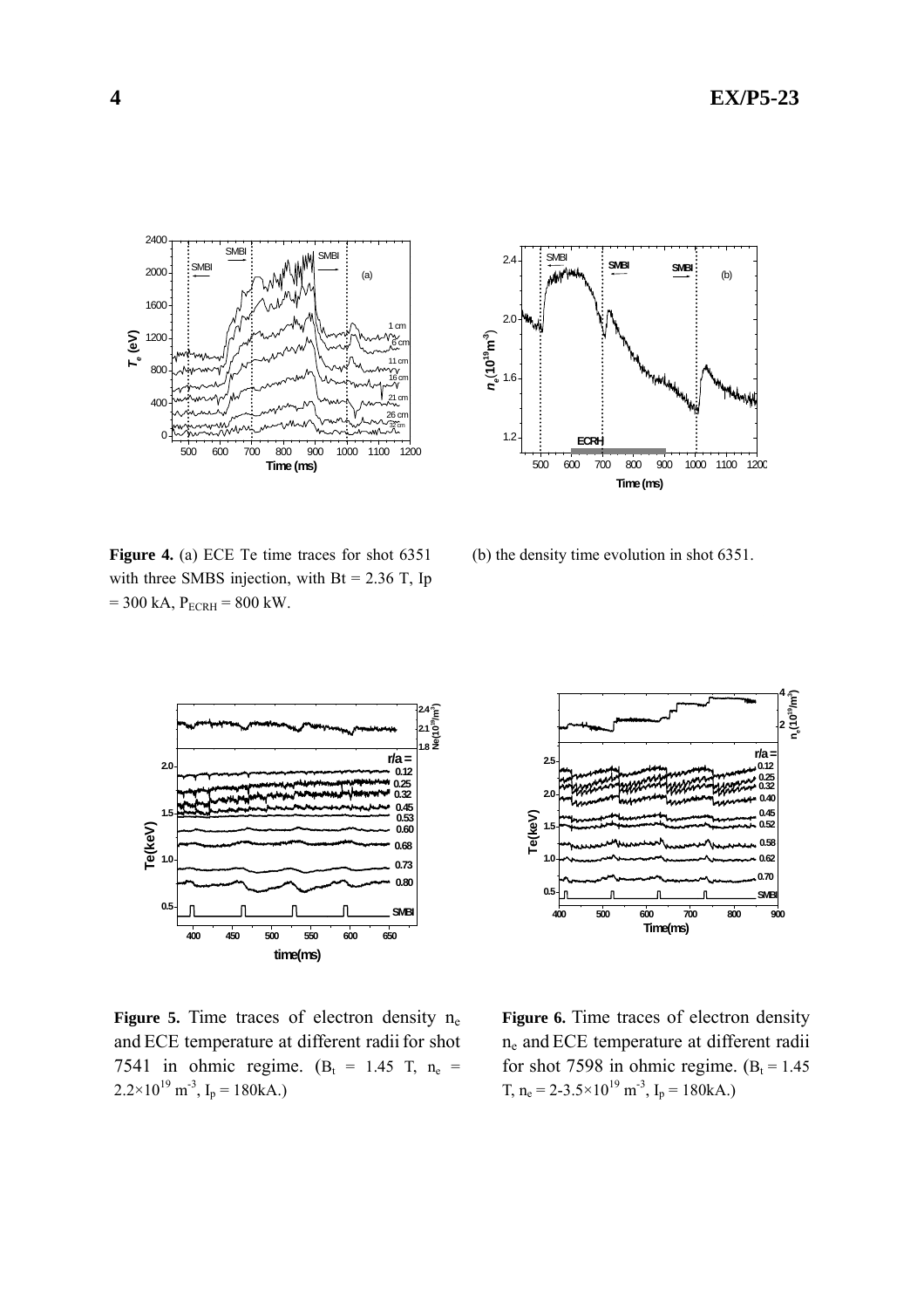In order to study the effect of the auxiliary heating to this phenomenon, three SMBs are injected before ECRH, during ECRH and after ECRH ( $P_{ECRH} \approx 800 \, \text{kW}$ ), respectively (see figure 4). The density before the injection of the first SMB almost equals to that of the second  $(n_e \approx 2 \times 10^{19} \text{ m}^3)$ , the density before the last injection  $(n_e \approx 1.3 \times 10^{19} \text{ m}^3)$  is much lower than the former two, as shown in figure 4(b). The non-local effect appears after the injection of the latter two SMBs, while the first one doesn't induce such an effect. Obviously, the density limit in ECRH regime is larger than that in ohmic regime in HL-2A.

For density higher than  $2\times10^{19}$  m<sup>-3</sup>, with the same gas pressure and pulse duration as the lower density discharges (0.5 MPa and 3 ms), the common phenomenon appears after SMBI: inward-moving cooling responses are obvious within the plasma outside area and there is no perturbation in the core plasma  $T<sub>e</sub>$ , as shown in figure 5. However, a transient reduction of the core  $T_e$  has been observed when the gas pressure and pulse duration increase to 12 MPa and 6 ms, respectively. In figure 6, the core  $T_e$  reduction is almost instantaneous to the injection of SMBs, indicating non-local propagation of the cold pulses. This is a new phenomenon, which will be investigated in detail with perturbative transport by modulated SMBI.

### **3.2 Fourier analysis and perturbative transport by modulated SMBI**

The fast Fourier transform (FFT) is a common and popular method to investigate the propagation of the electron temperature perturbation. Repetitive non-local effect induced by modulated SMBs allows Fourier transformation of the temperature perturbation, yielding detailed investigation of this phenomenon. In our experiments, the low modulation frequency (10 Hz – 20 Hz) was chosen, which was separated from heat pulses caused by sawteeth ( $\geq$ 100  $Hz$ ).

Figure 8 shows the result of the Fourier transformation of the ECE temperature data for a low density discharge shown in figure 7, shot 8337. For all harmonics a strong decrease in amplitude and a clear phase jump occurs at  $a - 18$  cm which is the reverse position. Two peaks in amplitude profile and two corresponding troughs in phase profile can be found for all harmonics and may indicate two perturbation sources occur in the regions outside and inside the inversion radius, respectively. The position of the outer initial heat pulse is found at *a*

- 25 cm which depends on the deposition radius of SMBI and the behavior of the perturbation presents usual propagation features of SMBI cold pulse. The value of  $\chi_e^{HP}$  deduced from Fourier analysis, showing agreement with the result from sawteeth pulse propagation<sup>[11]</sup>, is in the range  $2 - 3$  m<sup>2</sup>/s. In the inner region, the initial perturbation is found in the core, yielding a faster outward propagation, and  $\chi_e^{HP}$  is in the range 6 – 8 m<sup>2</sup>/s. Profiles of amplitude and phase at the first three harmonics are independent of frequency, suggesting that the non-local effect cannot be attributed to an inward heat convection. The steeper profiles around the interface, which means a reduction of heat transport, indicating an internal transport barrier formed in this area.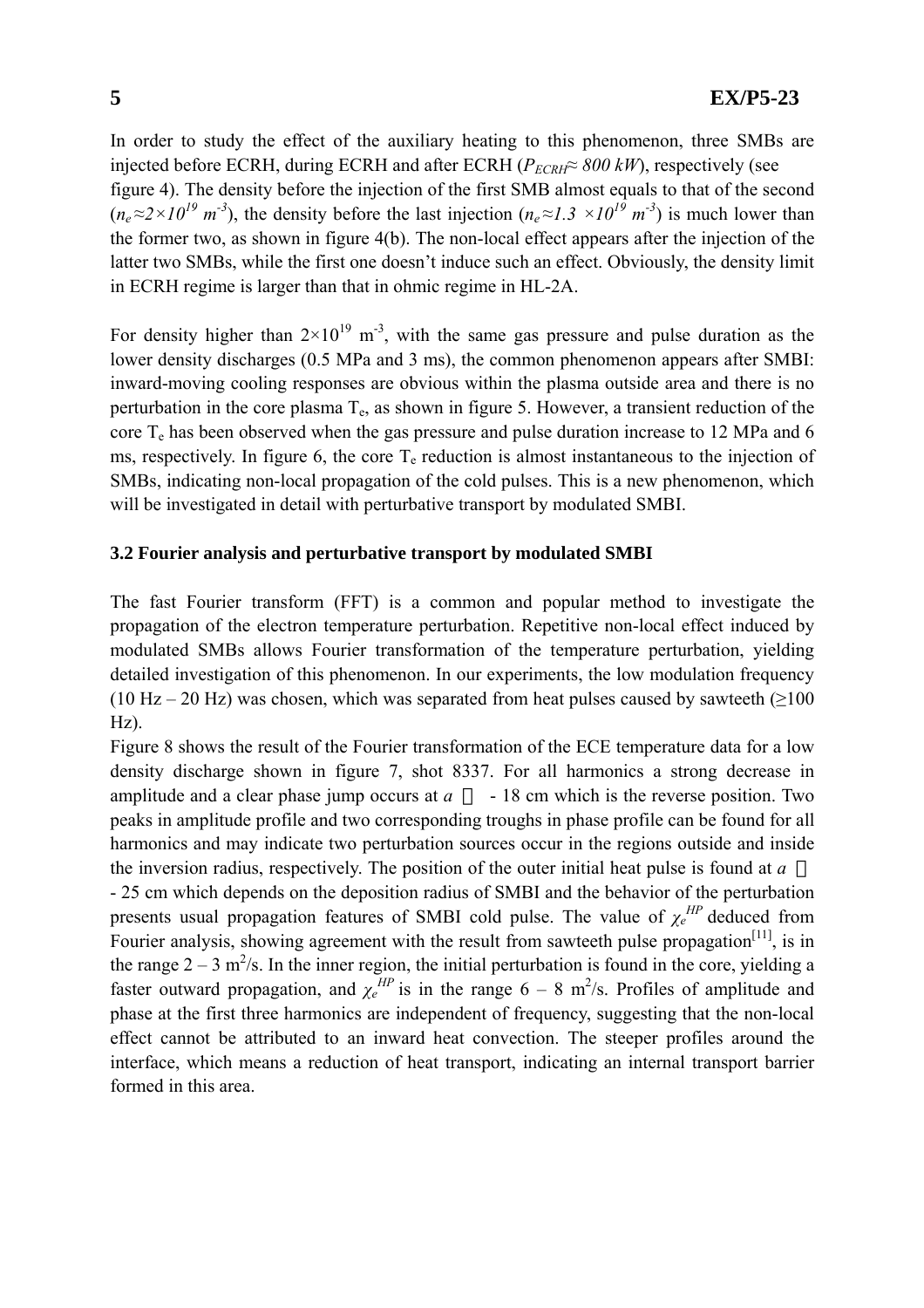**-5 -10 -15 -20 -25 -30**

**radius(cm)**

**-160 -80 0 80**

**-160 -80 0**

**-160 -80 0 80**

**Phase(deg) Phase(deg) Phase(deg)**



**Figure 7.** Time traces of ECE temperature at different radii and electron density n<sub>e</sub> for shot 8337 in ohmic regime. ( $B_t = 1.4$  T,  $n_e = 0.7 - 1.0 \times 10^{19}$  m<sup>-3</sup>,  $I_p =$ 180kA.)

**Figure 8.** FFT data of shot 8337 for the first three harmonics

**-5 -10 -15 -20 -25 -30 <sup>0</sup>**

**radius(cm)**

**Amplitude(eV)**

**Amplitude(eV)**

Amplitude(eV)

**0 20 40**

**10 20 30**

**Amplitude(eV)**

Implitude(eV)



 **Figure 9**. FFT data of shot 7598 for the first five harmonics, with SMBI at high density  $(2.6\times10^{19} \text{ m}^{-3})$ .

Figure 9 shows the result of the Fourier transform of a typical non-local discharge for the higher density  $(2.6\times10^{19} \text{ m}^3)$ , shot 7598. Similar with the lower density discharges, two different regions can be distinguished in the profiles of amplitude and phase from  $\rho \approx 0.4$ which is just outside  $q = 1$  surface. The outer initial pulse is found at  $\rho \approx 0.48$  and  $\chi_e^{HP, phase}$  is 2 - 3 m<sup>2</sup>/s. Meanwhile, an even larger perturbation propagates outward from the core and  $\chi_e^{\text{HP}}$ <sup>phase</sup> is 4 - 5 m<sup>2</sup>/s. In both the low density and high density discharges, profiles of amplitude and phase at the first five harmonics are independent of frequency, suggesting that the non-local effect cannot be attributed to an inward convection. The perturbations propagating from the two sides become much smaller around the interface which is always just outside  $q =$ 1 surface, suggesting an internal transport barrier formed in this area.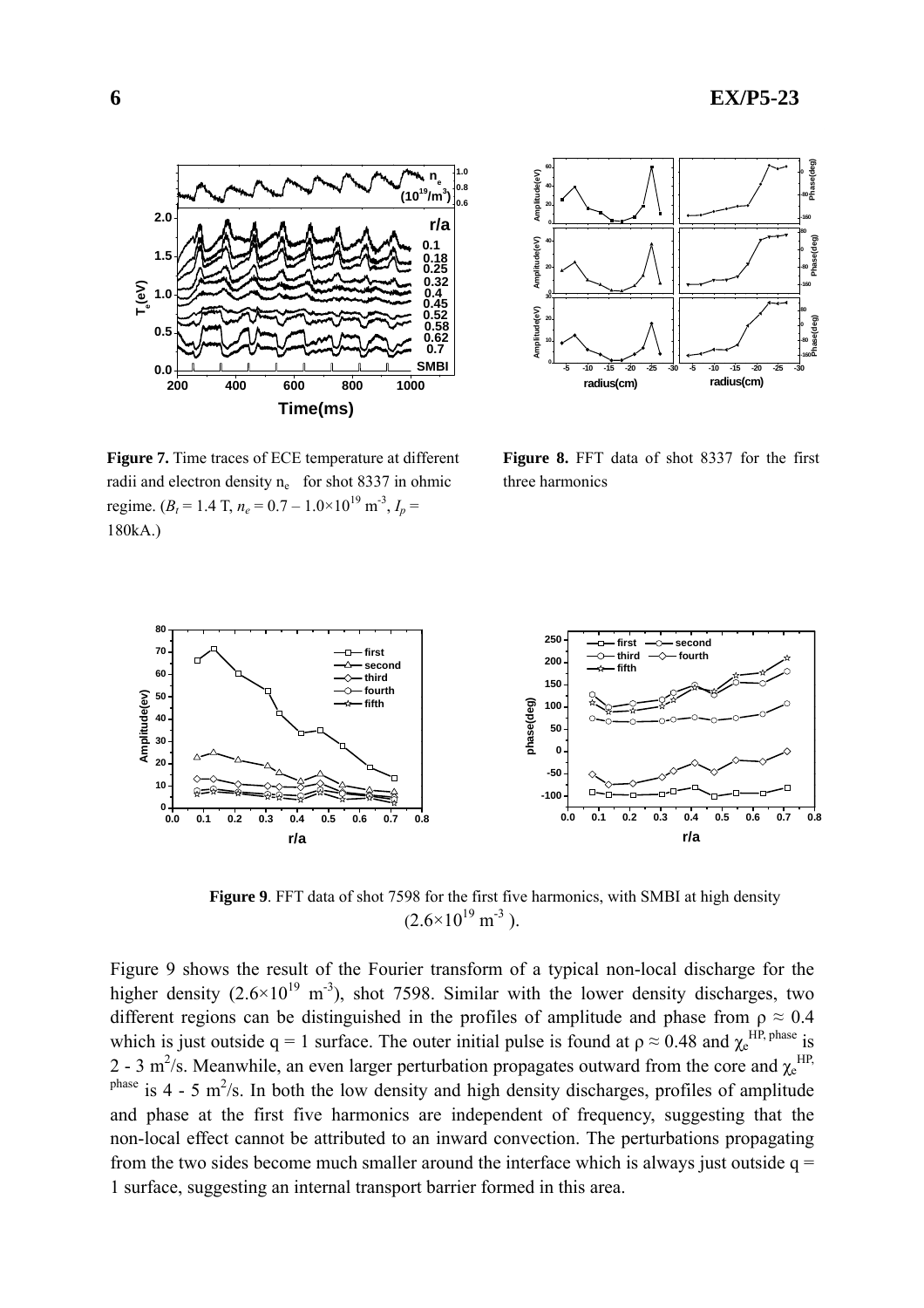# **4. Discussion and summary**

Regarding the so-called non-local effect, various models have been proposed, from empirical to theory based. There is a non-local thermal conduction model <sup>[9]</sup> which is consistent with the electron temperature profile consistency and related to the local thermal conductivity at the point  $\rho \approx 0.7$ . It is assumed that the cold pulse will induce the non-local effect once it deposites at this point. With the same pressure and period, the penetration depth of SMBs is in inverse proportion to density. Once the density increases to a certain value, it is difficult for SMBs to reach the point  $\rho_l$ , suggesting the reason why the non-local effect usually disappears when the density is higher than a certain limit. On HL-2A, the penetration depth of SMB is found to be direct proportion to gas pressure. <sup>[10]</sup>For higher density discharges, the SMBs can reach the point *ρ<sup>l</sup>* by increasing the gas pressure. Thus, non-local transport phenomenon reappears in higher density discharges when the SMBs are injected with higher gas pressure. However, further modification of this model is necessary to explain the opposite phase of core temperature perturbation.

Non-local transport phenomenon appears in both higher density discharges and lower density discharges after SMBs injection on HL-2A. For lower density experiment, a stong dependence on plasma density has been observed. This phenomenon could be enhanced by ECRH and the duration of core temperature rise could be prolonged by changing the conditions of SMBI. With higher gas pressure, non-local transport phenomenon appears in higher density after SMBI. But the fast response of core temperature variation with higher density presents same polarity to edge cooling.

Fourier analysis of repetitive non-local effect shows that, although the fast core  $T<sub>e</sub>$  response to edge cooling in higher density is opposite to that in low density, similarities of non-local transport phenomenon between the two conditions are obvious. The profiles of amplitude and phase can be divided into two different regions. The initial perturbation pulse in inner region is found propagting faster than the outer one. In both the two conditions, profiles of amplitude and phase at all harmonics are independent of frequency, suggesting that the non-local effect cannot be attributed to an inward convection. The similarities may suggest a common underlying physical mechanism between the 'non-local' transport phenomena in the two different conditions.

### **Acknowlegement**

The authors would like to thank Prof. J.Q.Dong, for helpful advice and assistance on physical analysis, as well as other colleague for providing the necessary measurement data.